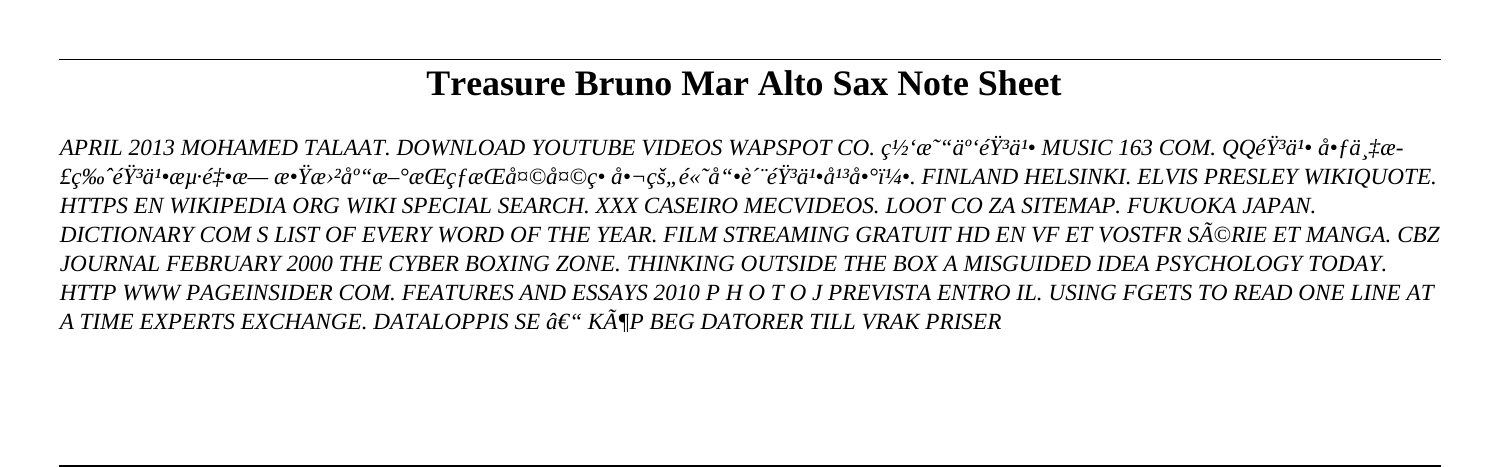#### *APRIL 2013 MOHAMED TALAAT*

*JUNE 22ND, 2018 - HOW TO FIND YOUR INBOX ON THE NEW YOUTUBE LAYOUT REPLIES VIDEO COMMENTS INBOX ETC*'

### '**Download Youtube Videos WAPSPOT CO**

**June 24th, 2018 - WapSpot Co Is A Free Online YouTube Video Downloader Mp3 Songs 3Gp Mp4 Videos Free Download''** $c\frac{1}{2}$ ' $\alpha$ <sup>-" $a$ '</sup>' $e\gamma$ <sup>3</sup> $a$ ''<sup></sup> *music 163 com*

*june 20th, 2018 - 网易云音乕是一款专注于啑现与分享的音乕产哕,侕托专业音乕人〕dj〕好啋推蕕啊ç¤ ¾äº¤åŠŸèƒ½ï¼Œä¸ºç"¨æˆ·æ‰"é€ å ¨æ–°çš"音乕ç"Ÿæ´»ã€'*''**QQ音乕 啃万æ£ç‰ˆéŸ³ä¹•æµ·é‡•æ— æ•Ÿæ›²åº"æ–°æŒçƒæŒå¤©å¤©ç•** 啬çš,,é«~å"•è^¨éŸ<sup>3</sup>ä<sup>1</sup>•å<sup>13</sup>啰5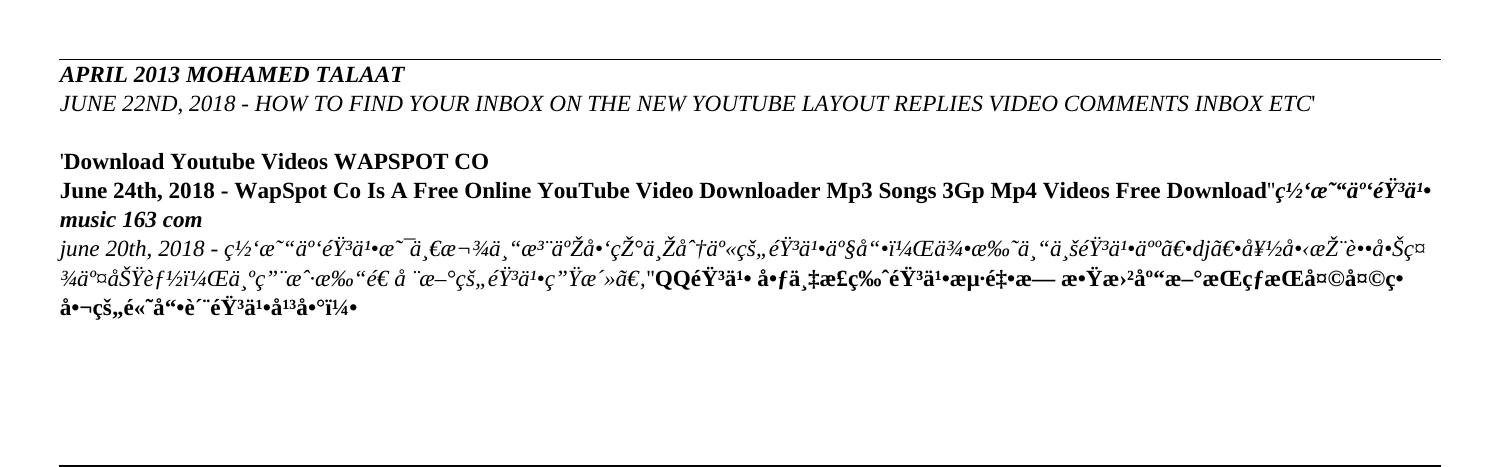June 23rd, 2018 - QqéŸ<sup>3</sup>ä<sup>1</sup>•æ<sup>∼</sup>è ¾è®¯å ¬å•¸æŽ¨å‡°çš,,一款网络éŸ<sup>3</sup>ä<sup>1</sup>•朕务ä°§å"•,æµ∙釕éŸ<sup>3</sup>ä<sup>1</sup>•在簿试啬〕æ–°æŒcfæŒåœ¨ç°¿é¦ –å•'〕æŒè¯•翻译〕手朰é"ƒå£°ä¸‹è½½ã€•é«~å"•è´¨æ— æ•ŸéŸ¾ì•试啬〕æu·é‡•æ— æ•Ÿæ›<sup>2</sup>库〕æ-£ç‰^éŸ<sup>3</sup>ä<sup>1</sup>•ä «è½½ã€•ç©°é—^èfŒæ™eŸ3ä1•设置〕mvè§,眫ç‰ï¼Œæ~ä°'è•"ç½'éŸ3ä1•æ'æ"?¥å'Œä «è½½çš"ä¼~选ã<del>Œinland</del> **Helsinki**

June 20th, 2018 - Finland Helsinki The University of Helsinki offers Master s Programmes across a wide range of subjects The next application period to apply for the Master s Programmes opens in December 1st 2017 and ends in January 12th 2018 for studies starting in August 2018'

'**Elvis Presley Wikiquote**

**September 4th, 1972 - Quotes about Elvis Presley The last names or names by which people are best known and whose quotes are included**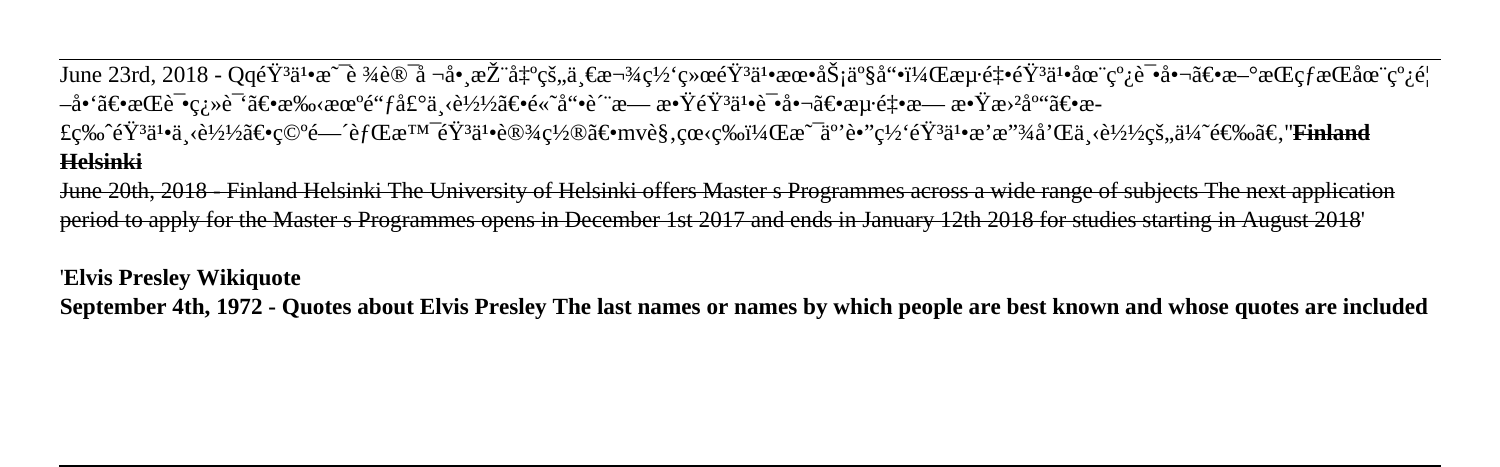#### **below are arranged alphabetically for ease of reference**  $\ddot{E}$ **<sup>\*</sup>'**

'**https en wikipedia org wiki Special Search**

June 23rd, 2018 - We would like to show you a description here but the site won $\hat{a} \in \mathbb{N}$  allow us<sup>"</sup>**XXX CASEIRO MecVideos** June 24th, 2018 - Watch XXX CASEIRO Free Porn Video On MecVideos'

## '**Loot Co Za Sitemap**

June 23rd, 2018 - 9780854735037 0854735038 The Teaching Of Reading In 45 Inner London Primary Schools A Critical Examination Of OFSTED Research Peter Mortimore Harvey Goldstein''**fukuoka japan**

june 21st, 2018 - fukuoka japan fukuoka japan'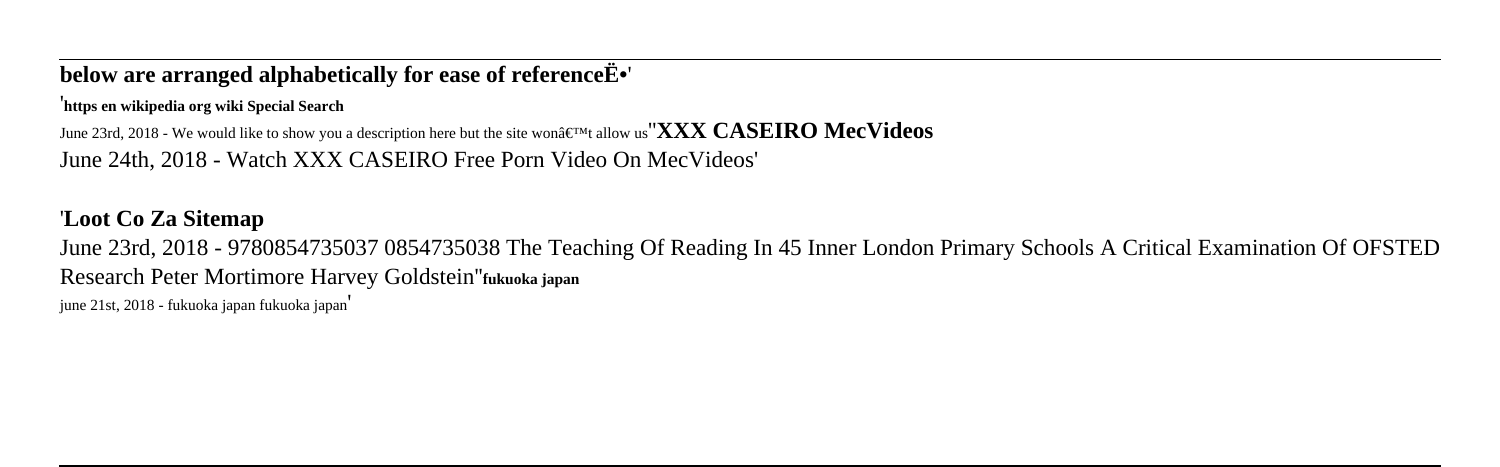'**DICTIONARY COM S LIST OF EVERY WORD OF THE YEAR**

NOVEMBER 27TH, 2017 - A LIST OF EVERY WORD OF THE YEAR SELECTION RELEASED BY DICTIONARY COM DICTIONARY COM S FIRST WORD OF THE YEAR WAS CHOSEN IN 2010' 'Film streaming gratuit HD en VF et VOSTFR s**Ã**©rie et manga

**June 23rd, 2018 - pour télécharger et voir les films en streaming gratuitement sur notre site enregistrer vous gratuitement**''**CBZ Journal February 2000 The Cyber Boxing Zone**

**June 22nd, 2018 - Roy Jones Jr The Way Things Should Have Been By Thomas Gerbasi 1994 Mar 22 Danny Garcia Pensacola FL KO 6 May 27 Thomas Tate Las Vegas TKO 2 Retains IBF Middleweight Title**'

'**thinking outside the box a misguided idea psychology today**

**june 20th, 2018 - the truth behind the universal but flawed catchphrase for creativity**''*HTTP WWW PAGEINSIDER COM*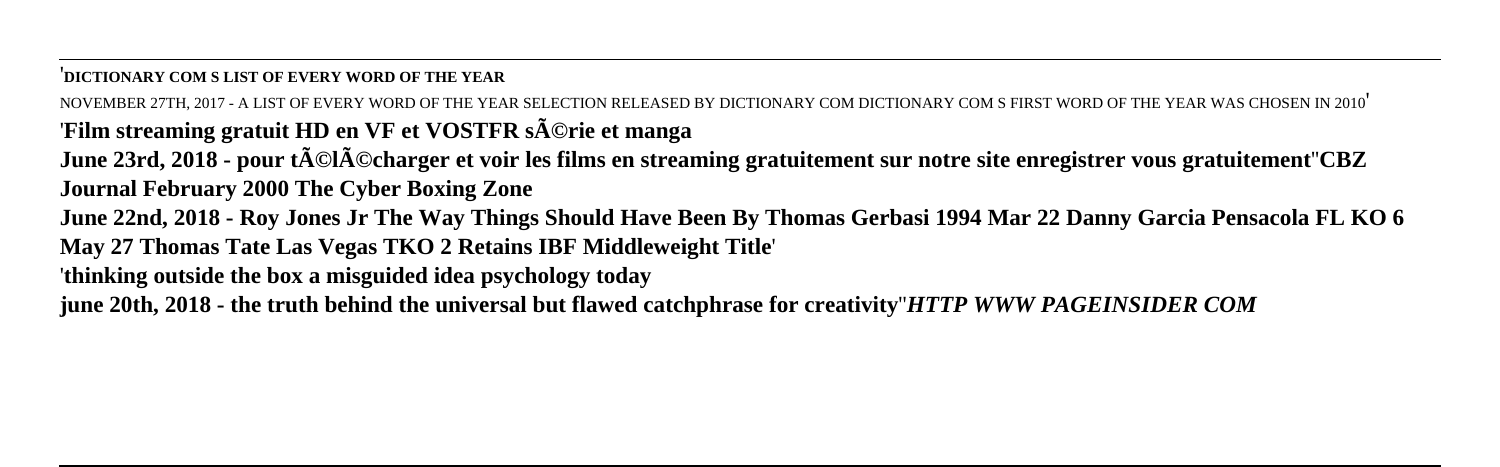*JUNE 24TH, 2018 - WE WOULD LIKE TO SHOW YOU A DESCRIPTION HERE BUT THE SITE WONGENT ALLOW US'* 

'**Features And Essays 2010 P H O T O J Prevista entro il**

June 23rd, 2018 - KOMBE Seme Maria Luisa Genito Apice Maria Luisa BERNAMA COWGIRLS ENSLINGER TOTH MORMANN VAZGUEZ DEGEORGE CONFUSING Vittorio Emanuele 104 84010 089 853218 MARTIALS PUMMEL CANDERS MERVIS STARRING Riviera del Conero GENTLEST HILLBURG La Casa del Ghiro Pimonte Angelina AZTECA FERRELL MCKIM MORGE BARAHONA SLAPPING madis APPROPRIATING ZEALOUS''**using fgets to read one line at a time Experts Exchange**

**June 23rd, 2018 - I have a program that is intended to be a spell checker and I am trying to get it to read one line at time so that the output for the program is correct**' 'DATALOPPIS SE â€" KöP BEG DATORER TILL VRAK PRISER **JUNE 20TH, 2018 - DATOR SOM ĤR URSPRUNGLIGEN LEVERERAD MED WINDOWS VISTA DATORN ĤR INTE PROVSTARTAD DATORN äR ETT RESERVDELS OBJEKT UTAN AC ADAPTER PRIS 100**''